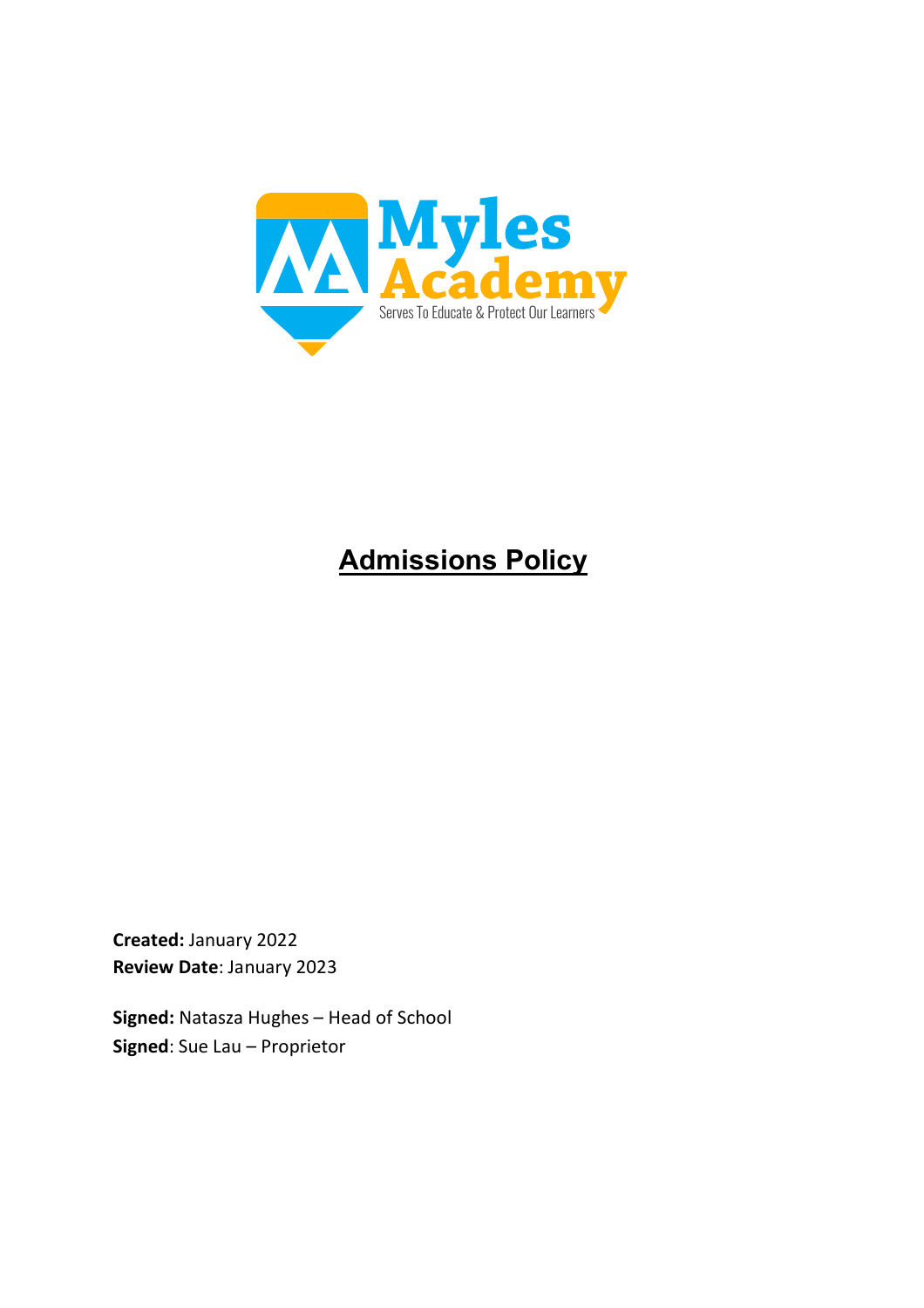# **Contents:**

- 1. Introduction
- 2. Objectives
- 3. Admissions process
- 4. Post-Admission
- 5. Admission Criteria
- 6. Admissions Register
- 7. Additional
- 8. Legislation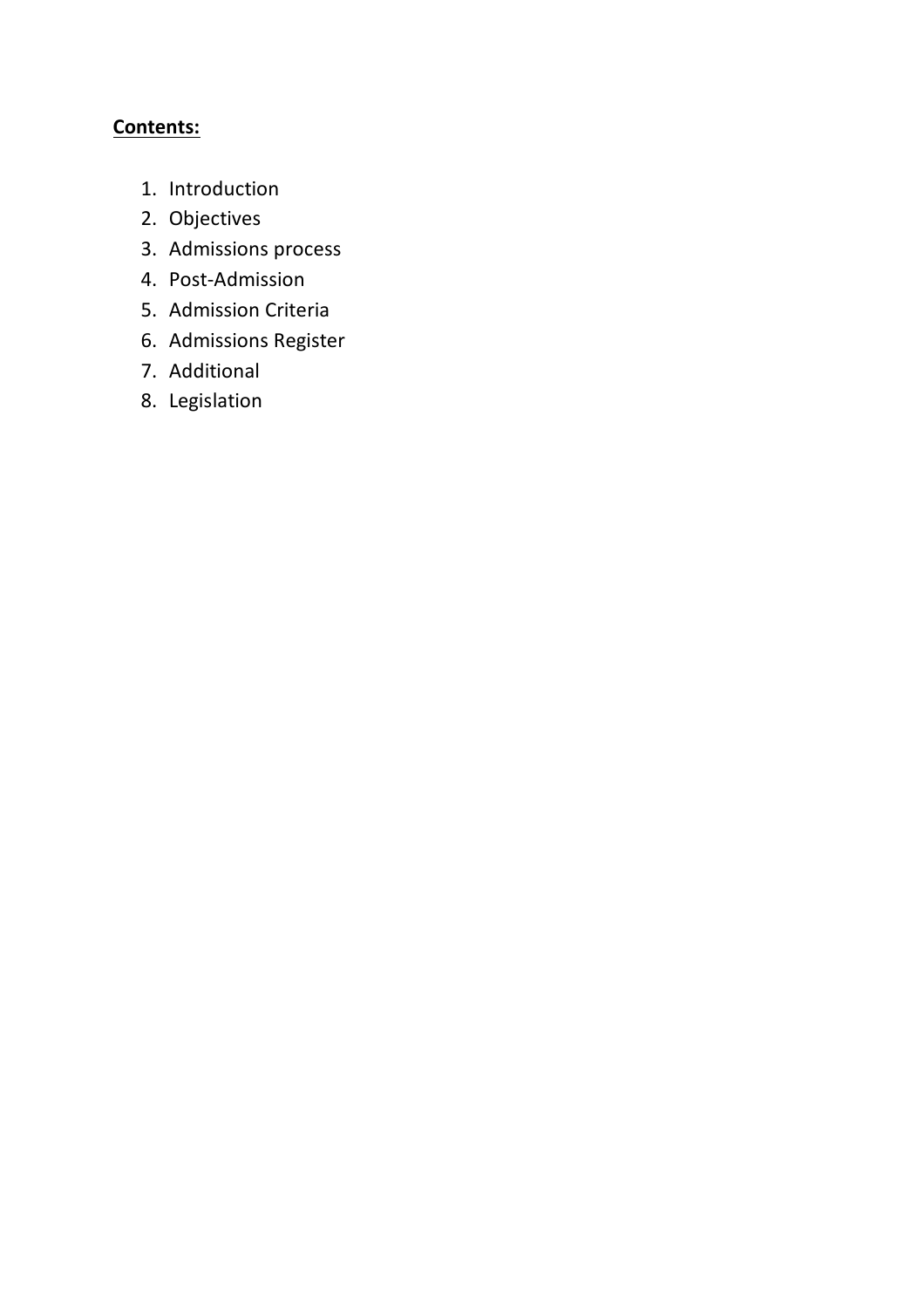#### **1. Introduction**

Myles Academy is an independent special school for up to 100 students aged 13 to 19 years, who have special educational needs, specifically Moderate Learning Difficulties and additional needs (which may include students who have been diagnosed as having an autistic spectrum disorder ASD or a Specific Learning Difficulty SpLD).

We will admit children with an Education and Health Care Plan (EHCP) or where the local authority feels we will meet their individual needs.

Referrals are usually made by Local Authorities or Social Services and can be made at any point during the academic year through direct contact with the school.

The policy supports the school statement of intent that every pupil should achieve their potential and develop an understanding of and respect for themselves and others. Thus, it is important that the school seeks to ensure that the admission process accurately identifies the needs of pupils and whether it is possible for the school to meet these both effectively and efficiently.

# **2. Objectives**

The objectives of the policy are that

- All concerned will have a clear understanding of the criteria used in assessing the appropriateness of a placement for individual pupils at Myles Academy.
- All concerned will have a clear understanding of the processes of judging the appropriateness of that placement.
- Parents/carers, each pupil and representatives of LA's, social service departments and other interested professionals have clear understanding of the opportunities on offer at Myles Academy.
- Parents/Carers, each pupil and representatives of LA's, social services departments and other interested professionals understand all key aspects of school life at Myles Academy, and are prepared to play their part in ensuring the success of any placement.

The aim of this policy is to ensure that the school admits, as far as is possible, those pupils whose special educational needs it can meet effectively and in doing so ensure progress in all aspects of their development.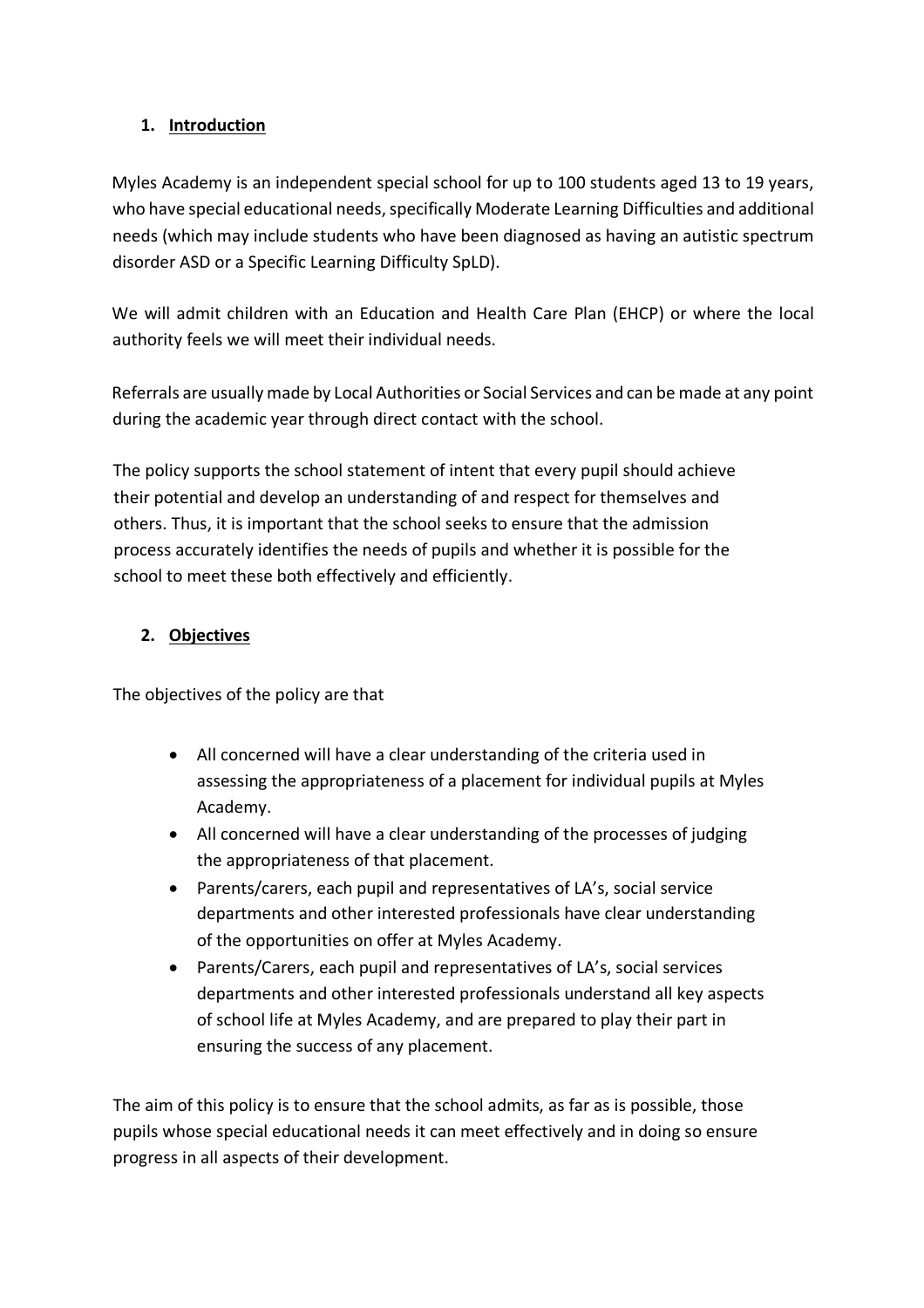#### **3. Admissions process**

#### **Preliminary Visit:**

BEFORE a referral is made by the Local Authority there can be a visit by parents/carers and sometimes professionals, such as family support workers, to see the school. Students DO NOT attend this visit as a referral has not yet been made.

#### **Stage 1**

Referrals made to The School will normally be made by LA's. A range of detailed information concerning that pupil should accompany these referrals. Where this is not the case, the school will seek access to such information as possible including information regarding the individual's Education, Health and Social background.

The documents required are:

- A. Current Statement of Special Educational Needs (SSEN)/ Education, Health and Care Plan (EHCP) (b) Most recent annual review/key educational progress data
- B. A chronology of the child's life to date, to include information on exclusions and periods out
- C. Current/most recent care plan/ Personal Education Plan (PEP)
- D. Current/most recent behaviour management plan(s) and risk assessment(s)
- E. Any additional assessments
- F. Any additional professional reports (e.g., psychology, psychiatry, paediatrics, occupational therapy, YOS, CAMHS etc.)
- G. Parental/ guardian submissions
- H. Information on any previous Pupil Premium spend
- I. The pupil's attendance at their previous setting.

Senior staff will analyse all available information on the pupil to assess whether the pupil meets the admission criteria for the school. The Headteacher/Deputy Headteacher will assess whether or not the school can meet the pupils needs and if so, arrange for a visit to the school.

#### **Stage 2**

AFTER a referral has been made by the Local Authority, parents/carers visit WITH the student. • Other professionals may attend as well. The visit will include:

- A tour of the school
- An introduction to key staff
- A discussion with senior staff concerning such issues as: The school curriculum, the content of key school policies, including the school expectations for good behaviour and discipline.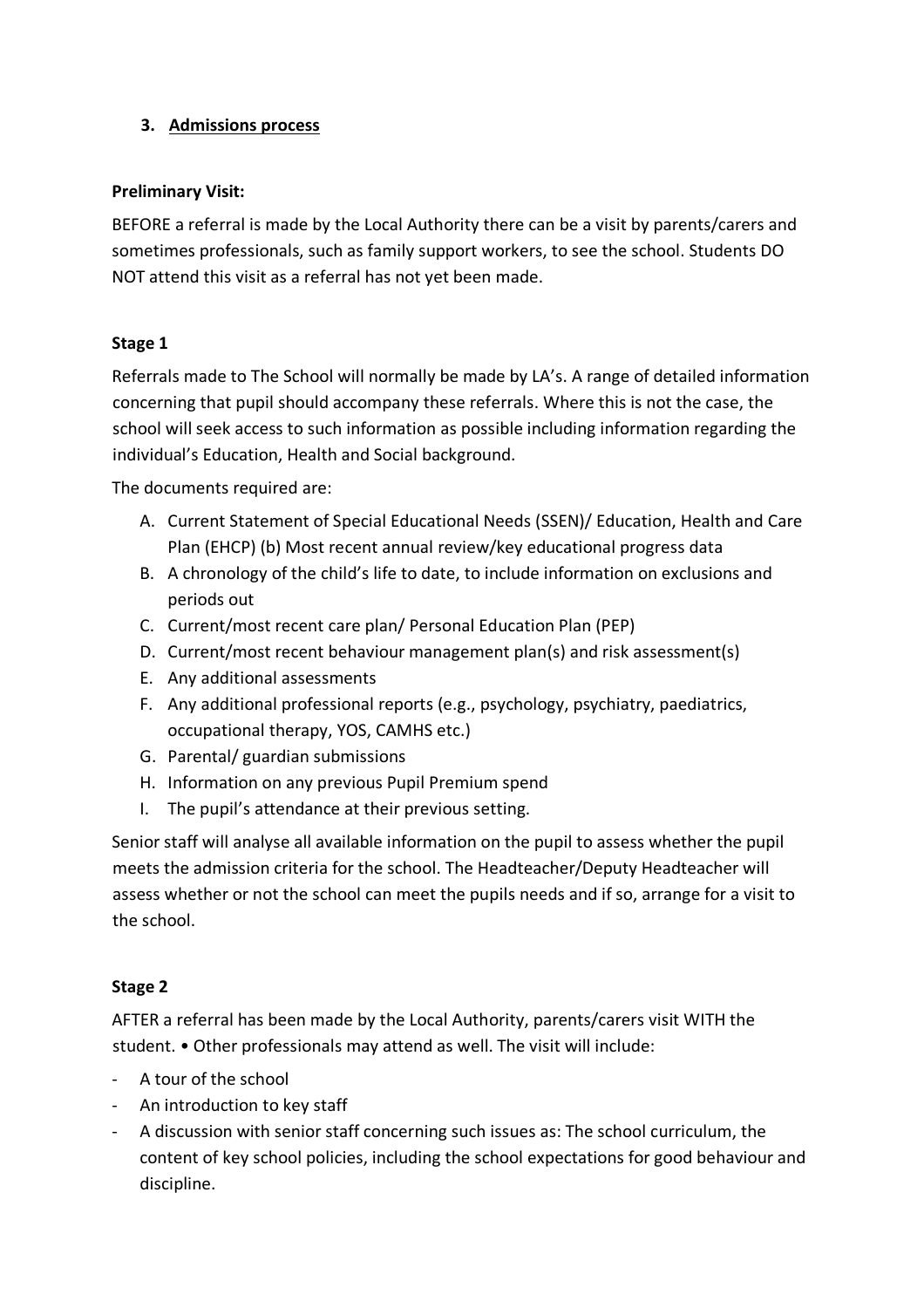- The Home Visit pack is shared with the young person and parents/carers. This is a very important part of admissions process.
- An opportunity for each visitor to ask any questions they may have. Visitors will also receive (if they have not already) a copy of the pupil's handbook and/or other relevant information
- -

### **Stage 3**

Taster Days - Following this the pupil will be invited to attend taster sessions at the school, to follow the school timetable for a morning, day or number of days. This will enable to pupil to experience the school environment at Myles Academy.

#### **Stage 4**

If, following these visits and taster sessions, all concerned are agreed that the pupil's needs can be met at the school and that the young person can be adequately managed with the planned resources available and that the pupil and parents/carers are committed to the placement, the school will write to the LA offering a place and arrangements will be made for admission.

We will ensure that an individual risk assessment and behaviour management plan is generated prior to admission. Where appropriate, an initial care plan will be expected from the local authority. All of these documents are reviewed regularly once the child/young person arrives.

Myles Academy has established a systematic approach for maintaining admission records, in line with current legislation. We will ensure that all relevant documentation (contracts, permissions, medical information and consent etc.) have been signed by the appropriate parent/carer/local authority representative prior to admission of the child or young person.

**It is expected that contractual arrangements between the setting and the placing authority including National Schools Contracts and funding agreement letter, are approved before the admission of any child/young person.**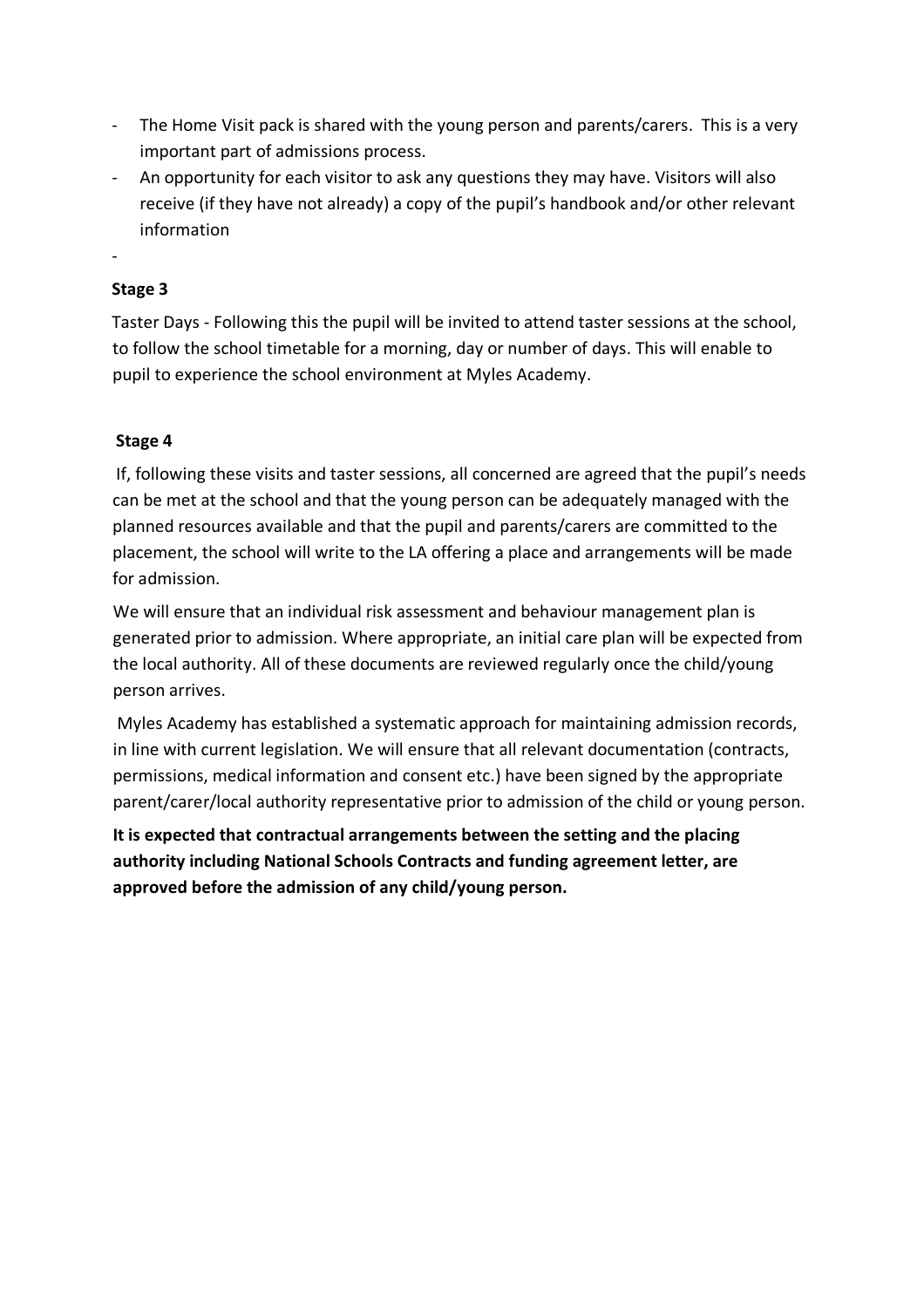### **4. Post-Admission**

We will ensure that a post-admission review (initial review) takes place usually within six weeks (no later than 12 weeks). This meeting will endorse the placement and agree the details of individual support plans. This admission review will ensure that all parents/carers and professionals are informed by up-to-date detailed baseline assessment and information related to both the child's education and care.

Myles Academy will ensure when admitting a young person that prior to the end of the postadmission period (6 weeks) they have identified and completed:

- The identification of any additional special educational needs that the school is equipped to cater for.
- Base line information and assessment details to be presented in the post-admission review
- Information stating what needs to be in place to support a young person in the placement.
- An induction process for a new child/young person.
- Review of behaviour patterns and support.
- All paperwork including risk assessment, strategies for intervention and Behaviour Management Plans will be discussed and signed off.
- Targets for the students will be set.

# **5. Admission Criteria**

- The pupil will have a statement of Special Educational Needs or Education Health Care Plan.
- The statement will specify that the pupil has MLD, SLD or ASD.
- The pupil will express a commitment to the placement and agree to Myles Academy's Expectations.
- The pupil's parents/carers will express a commitment to the placement and agree to Myles Academy's Expectations.
- For all "Looked After Children", there must be permanently named carers and a permanent home base for the pupil, available at any time throughout the year. The school cannot be the main residence for any child.

# **The LA will**:

- $\triangleright$  Provide the school with all current advice and information concerning the pupil
- $\triangleright$  Nominate Myles Academy in Section IV of the statement
- $\triangleright$  Agree contractual arrangements for transporting the pupil to and from school
- $\triangleright$  Make any arrangements for transporting the pupil to and from school.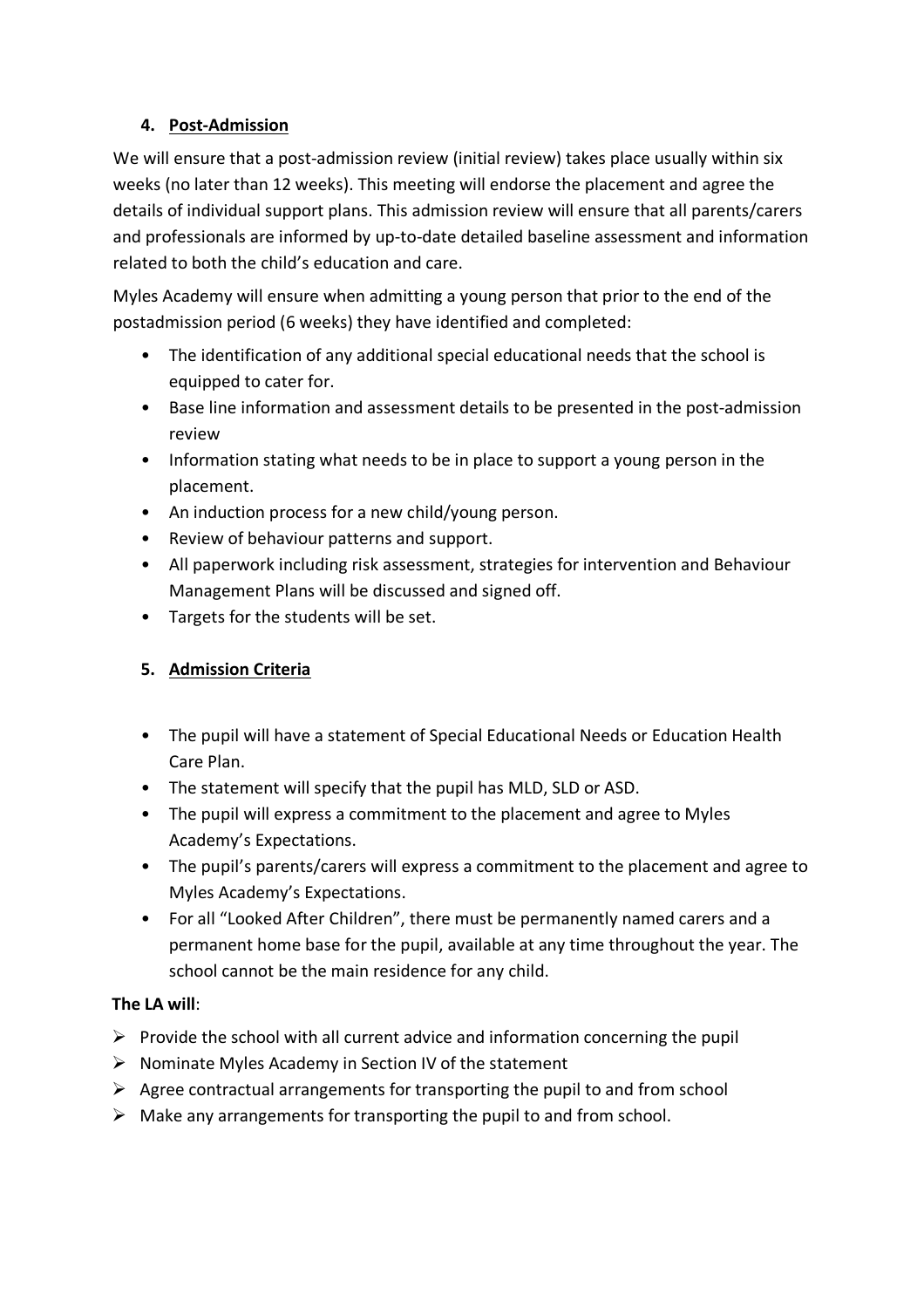#### **6. Admissions Register**

The school keeps an admission register which contains an index in alphabetical order of all the pupils at the school and the following information about each pupil:

- Pupil number (UPNS)
- Name in full
- Gender
- The name and address of every person known to the school to be a parent of the pupil and, against the entry on the register of the particulars of any parent with whom the pupil normally resides, an indication of that fact and an emergency telephone number
- Day, month and year of birth
- Day, month and year of admission or re-admission to the school
- Name and address of the school last attended, if any
- Leave date when applicable
- Leaving destination
- That when a leaving pupil's destination is given as another school, the school has verified this new school as a legally registered provider
- That where the leaving pupil's educational destination is unknown, or is not given as a legally registered school, this has been reported to the local authority in a timely manner
- The admission register will be kept on the school database and updated as required.

# 7. **Additional**

We will inform the relevant local authority of any pupil who is going to be deleted from the admission register where they:

- Have been taken out of school by their parents and are being educated outside the school system e.g., Home education.
- Have ceased to attend school.
- Have been certified by the school medical personnel as unlikely to be in a fit state of health to attend school before ceasing to be of compulsory school age, and neither he/she nor his/her parent has indicated the intention to continue to attend the school after ceasing to be of compulsory school age.
- Are in custody for a period of more than four months due to a final court order and the proprietor does not reasonably believe they will be returning to the school at the end of that period.
- Have been permanently excluded.